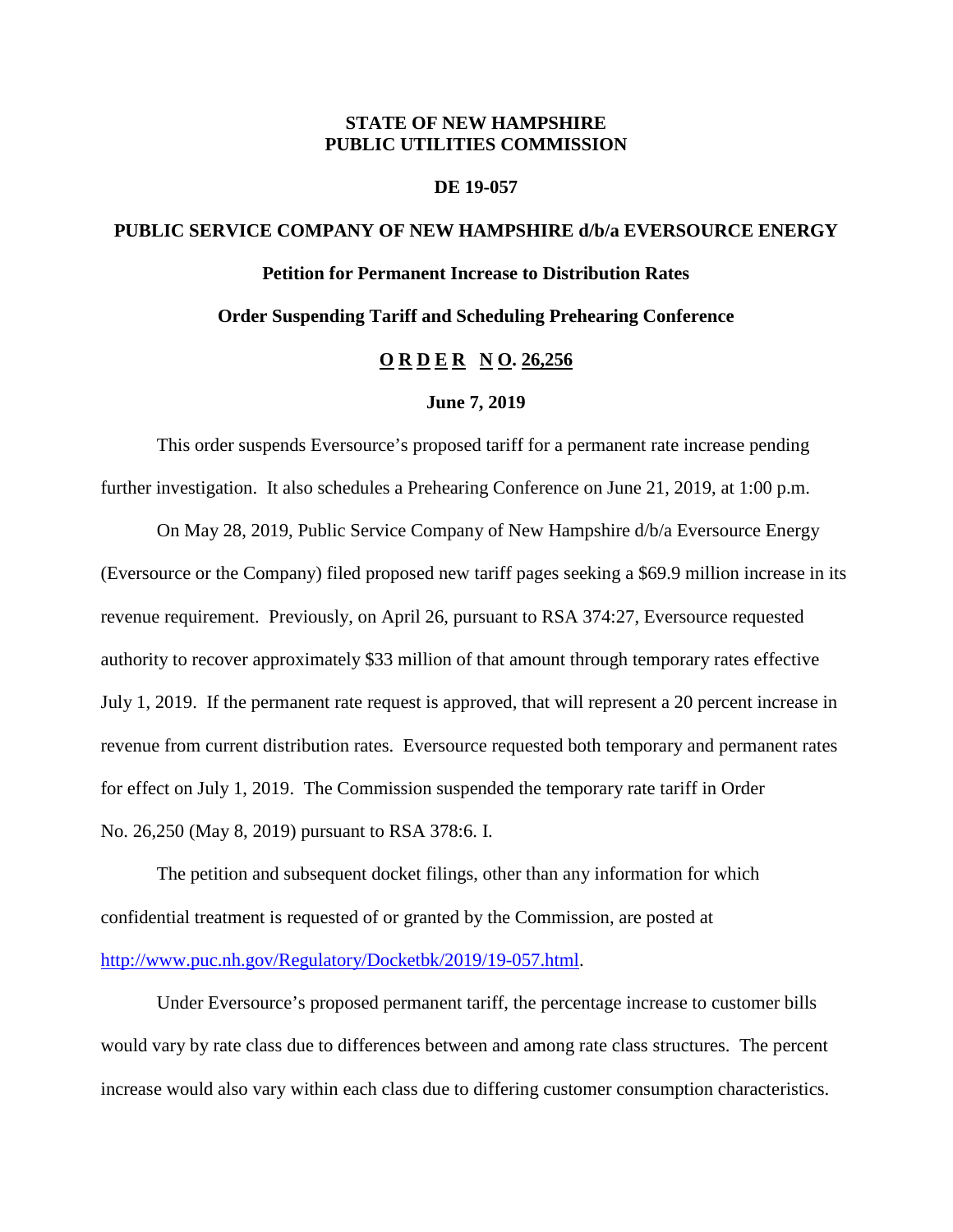With the exception of outdoor lighting rates, which Eversource proposed to decrease, customers would experience total bill increases between 1.9 percent and 7.4 percent.

Monthly bills for a residential customer taking energy service from Eversource using 600 kilowatt hours (kWh) would increase by 7.4 percent on a total bill basis. The monthly customer service charge for residential customers would increase from the current charge of \$12.69 to \$13.89, and the distribution charge would increase from 4.[1](#page-1-0)4 cents per kWh, to 5.44 cents per kWh.<sup>1</sup>

The total monthly bill for General Delivery Service (Rate G) customers would increase on average by 4.3 percent. The Rate G monthly customer charge would increase from \$14.89 to \$18.00 for single-phase service and from \$29.76 to \$36.00 for three-phase service. The distribution charge for customer load in excess of 5 kW would increase from \$8.72 to \$10.50 per kW. Rate G distribution charges per kWh would increase from 6.99 to 7.65 cents per kWh for the first 500 kWhs; from 1.47 to 1.89 cents per kWh for the next 500 kWhs; and from 0.612 to 0.670 cents per kWh for additional usage.

According to Eversource, the Company has made significant capital investments in the distribution system since the approval of the company's last distribution rate adjustment in 2010. Eversource has also experienced significant changes to distribution operating revenue requirements. Using calendar year 2018 as a test year, Eversource made pro forma adjustments to demonstrate the increased costs in property taxes, employee-related costs, and other operations that are contributing to a revenue deficiency.

Eversource proposes several policy changes, including a proposal to recover the cost of a new, proposed "Fee Free" program through rate base. Under the Fee Free program, Eversource would contract with a vendor who offers bill payment by credit card with no additional fees. The

<span id="page-1-0"></span> $<sup>1</sup>$  All distribution charge rates per kWh have been rounded.</sup>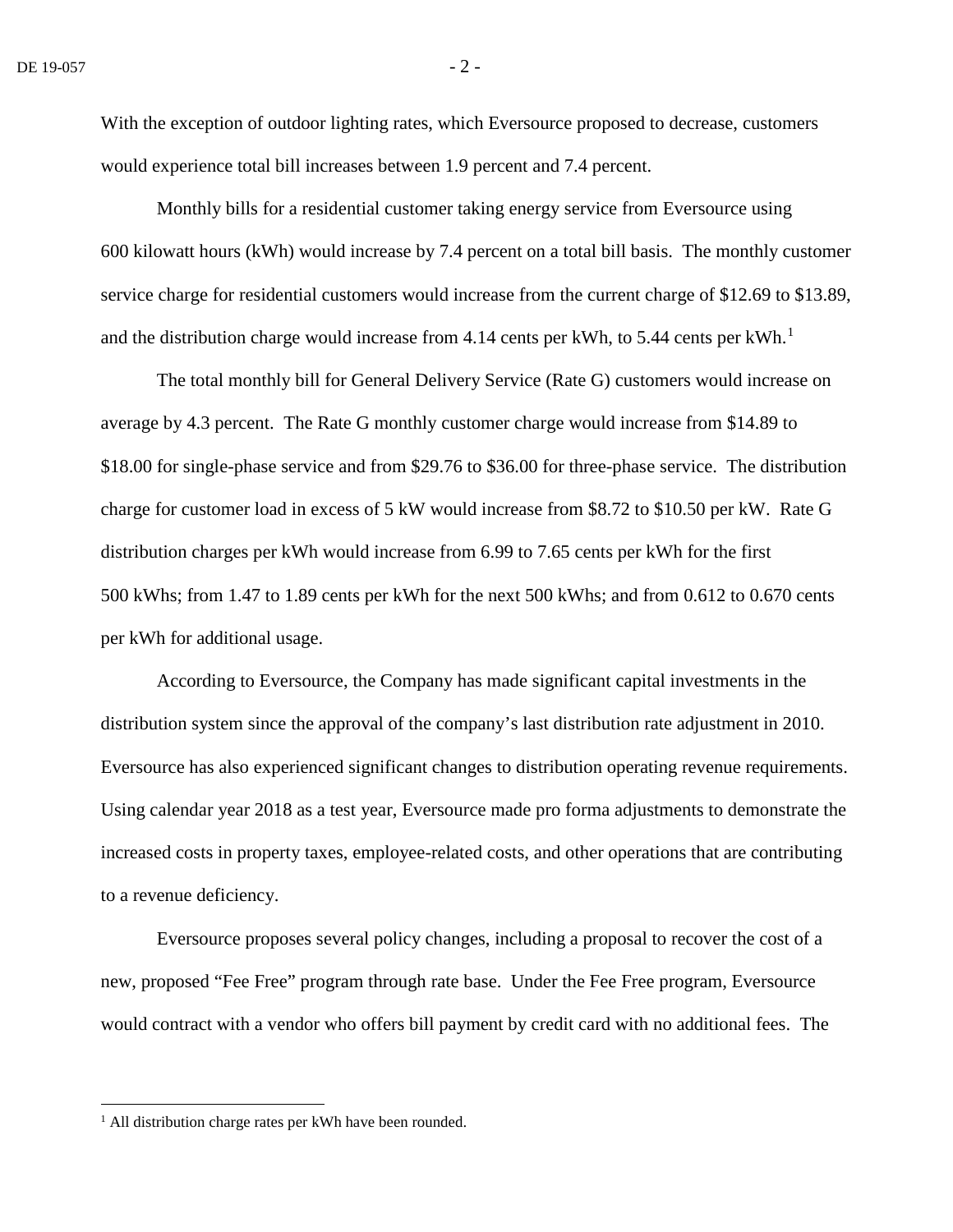cost of the Fee Free program would be included in the Company's revenue requirement. Eversource also proposes a four-year rate plan with step adjustments related to capital investment, and implementation of a new "distribution recovery adjustment mechanism" (DRAM) to be recovered as an add-on to distribution rates.

The DRAM would apply to five programs: (1) a redesigned major storm cost reconciling mechanism, (2) a vegetation management program reconciling mechanism, (3) a regulatory reconciliation adjustment mechanism, (4) costs associated with a new, proposed arrearage forgiveness program, and (5) a "Grid Transformation and Enablement Program" (GTEP) reconciling mechanism. Eversource said the GTEP reconciling mechanism revenue would increase annual capital investment in the distribution system, and fund two demonstration projects designed to provide learning opportunities for the Company to meet customer demand for integrated clean energy resources.

Eversource's proposed tariff provisions include a general increase in rates and require further investigation. Pursuant to RSA 378:6,  $I(a)$ , we suspend the proposed tariffs until such time that the Commission has held a hearing and ruled on the merits of the proposed rates.

The filing raises, inter alia, issues related to whether it is appropriate and in the public interest to consider Eversource's GTEP reconciling mechanism while the Commission has an open investigation on grid modernization (Docket No. IR 15-296); whether it is appropriate and in the public interest to consider policy changes such as the "Fee Free" program and the arrearage forgiveness program in a rate case and not in a generic proceeding for all electric utilities; whether it is appropriate to manage storm, vegetation management, and regulatory assessment costs and other costs through a reconciling mechanism; whether the proposed permanent rate increases will yield a just and reasonable rate of return on the prudent cost of plant, equipment, and capital improvements used and useful in Eversource's provision of service to the public less accrued depreciation, as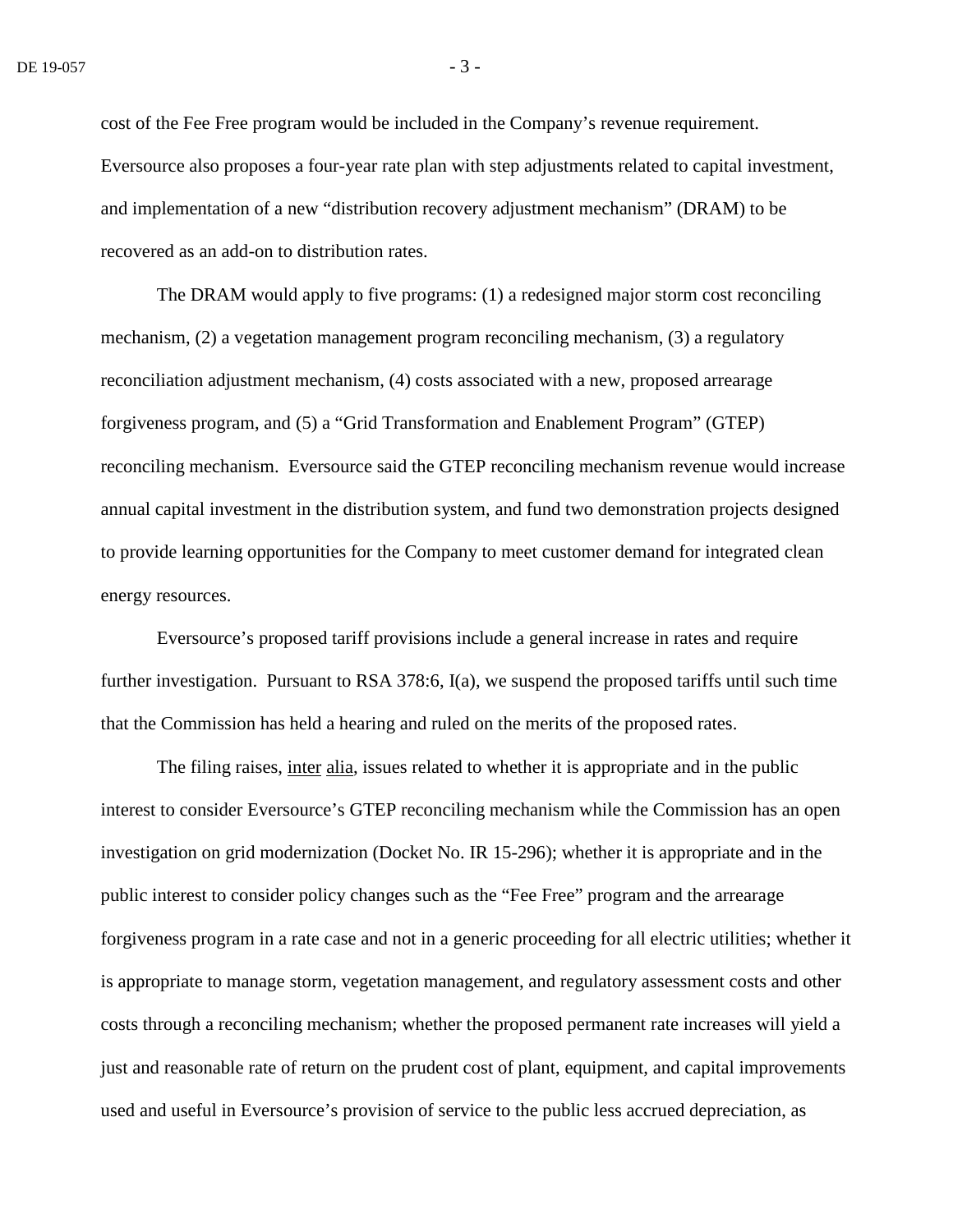required by RSA 378:27 and RSA 378:28; whether Eversource appropriately calculated its revenue requirement and whether the resulting rates are just and reasonable as required by RSA 378:7; and whether the rate design proposed by Eversource is fair and equitable. Each party has the right to have an attorney represent the party at the party's own expense.

## **Based upon the foregoing, it is hereby**

**ORDERED**, that the proposed tariff pages issued May 28, 2019, with an effective date of July 1, 2019, are hereby suspended pursuant to RSA 378:6, I(a), pending investigation and further order of the Commission; and it is

**FURTHER ORDERED**, that a Prehearing Conference, pursuant to N.H. Code Admin. Rules Puc 203.15, be held before the Commission located at 21 S. Fruit St., Suite 10, Concord, New Hampshire, on June 21, 2019, at 1:00 p.m., at which each party will provide a preliminary statement of its position with regard to the petition and any of the issues set forth in N.H. Code Admin. Rules Puc 203.15; and it is

**FURTHER ORDERED**, that Eversource, the Staff of the Commission, the Office of Consumer Advocate, and any Intervenors hold a Technical Session on June 21, 2019, following the 1:00 p.m. hearing to review the petition, discuss a procedural schedule, and allow Eversource to provide any amendments or updates to its filing; and it is

**FURTHER ORDERED**, that pursuant to N.H. Code Admin. Rules Puc 203.12, Eversource shall notify all persons desiring to be heard at this hearing by publishing a copy of this Order of Notice no later than June 13, 2019, in a newspaper with general circulation in those portions of the state in which operations are conducted, publication to be documented by affidavit filed with the Commission on or before June 18, 2019; and it is

**FURTHER ORDERED**, that Eversource's publication requirements pursuant to N.H. Code Admin. Rules Puc 1604.03(d) are hereby waived, and, in lieu of that requirement, the Executive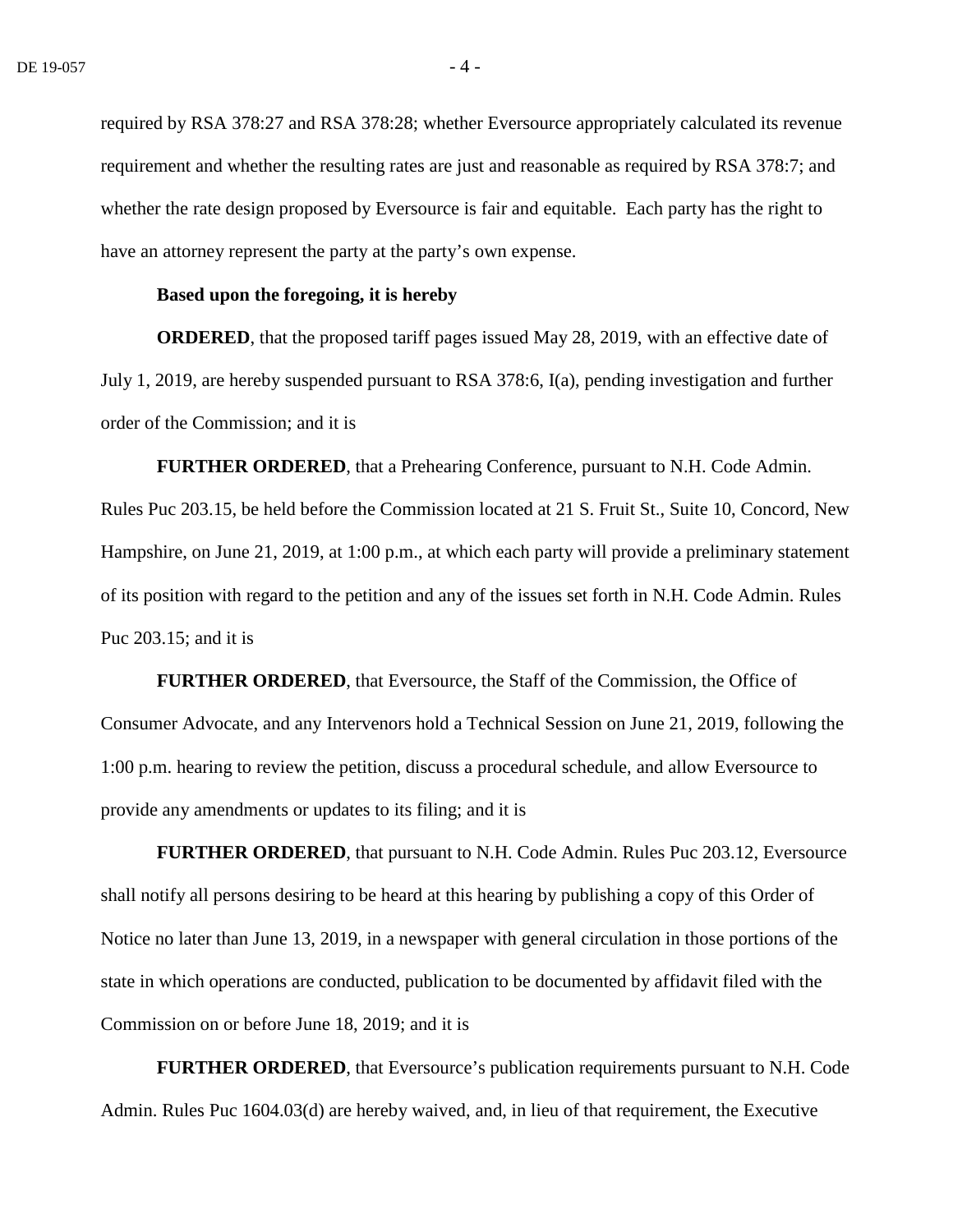Director shall publish a copy of this order on the Commission's website no later than June 7, 2019; and it is

FURTHER ORDERED, that consistent with N.H. Code Admin. Rules Puc 203.17 and Puc 203.02, any party seeking to intervene in the proceeding shall submit to the Commission seven copies of a Petition to Intervene with copies sent to Eversource and the Office of the Consumer Advocate on or before June 18, 2019, such Petition stating the facts demonstrating how its rights, duties, privileges, immunities, or other substantial interest may be affected by the proceeding, consistent with N.H. Code Admin. Rules Puc 203.17; and it is

FURTHER ORDERED, that any party objecting to a Petition to Intervene make said Objection on or before June 21, 2019.

By order of the Public Utilities Commission of New Hampshire this seventh day of June,

2019.

Martin-P. Honigberg

Attested by:

Lori A. Davis Assistant Secretary

Kethrin Mailu

Kathryn M. Bailey  $\sigma$  Michael S. Giaimo<br>Commissioner Commissioner Chairman Commissioner Commissioner

Individuals needing assistance or auxiliary communication aids due to sensory impairment or other disability should contact the Americans with Disabilities Act Coordinator, NHPUC, <sup>21</sup> S. Fruit St., Suite 10, Concord, New Hampshire 03301-2429; 603-271-2431; TDD Access: Relay N.H. 1-800-735-2964. Notification of the need for assistance should be made one week prior to the scheduled event.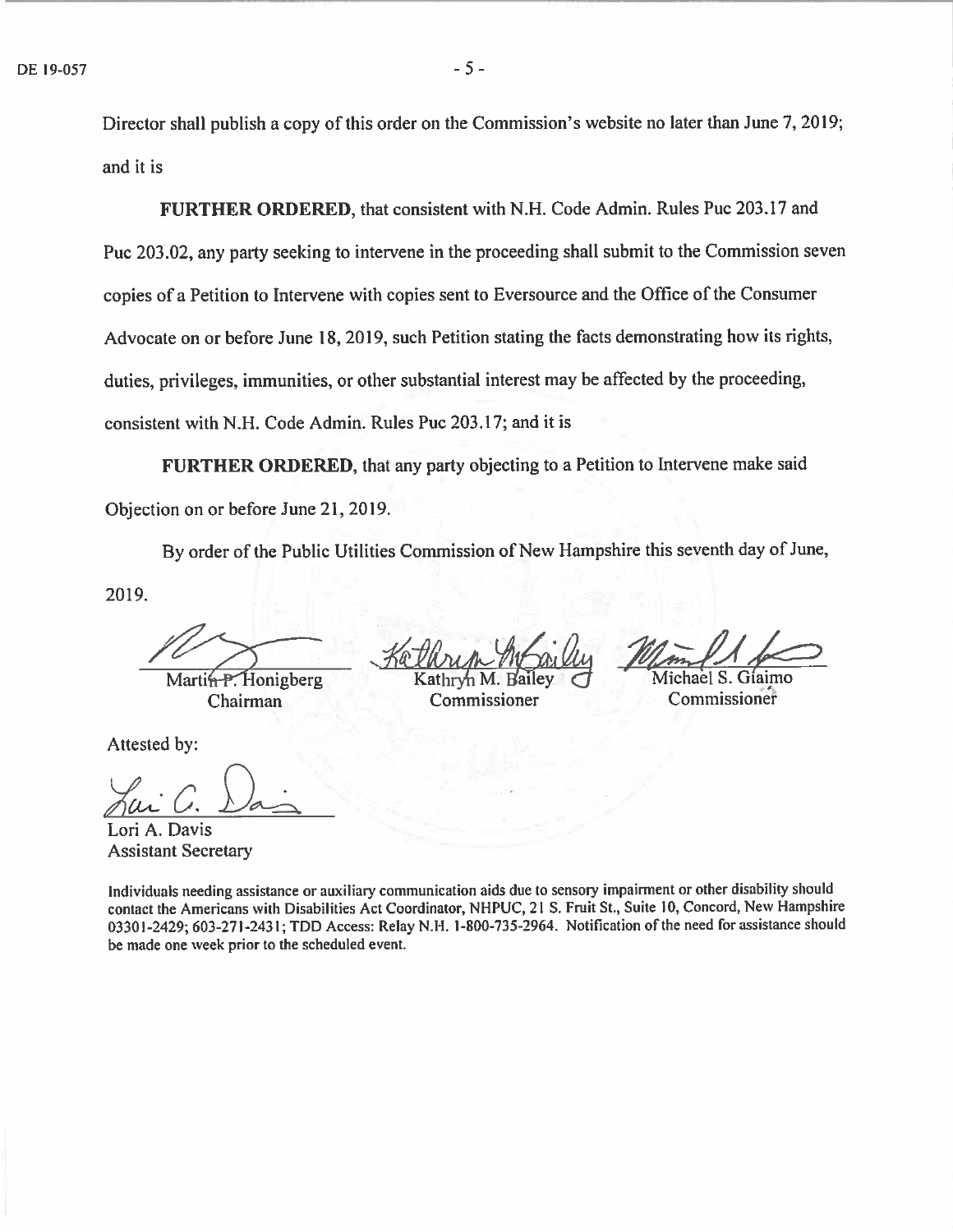#### Docket 14: 19-057 SERVICE LIST -Email Adresses Printed: 6/7/2019

ExecutiveDirector@puc.nh.gov allen.desbiens@eversource.com brian.buckley@oca.nh.gov donald.kreis@oca.nh.gov dvenora@keeganwerlin.com eemerson@primmer.com eric.chung@eversource.com erica.menard@nu.com james.brennan@oca.nh.gov johndefever@yahoo.com kristi.davie@eversource.corn madeleine@cleanenergynh.org marc.lemenager@eversource.com mcampbell@keeganwerlin.com melissa.price@eversource.com ocalitigation@oca.nh.gov pradip.chattopadhyay@oca.nh.gov rburke@nhla.org melson@strategen.com robert.bersak@eversource.com tklaes@blueridgecs.com tmlark in associates@gmail.com matthew.fossum@eversource.com amanda.noonan@puc.nh.gov david.wiesner@puc.nh.gov dmullinax@blueridgecs.com elizabeth.nixon@puc.nh.gov Jacqueline.Trottier@puc.nh.gov jay.dudley@puc.nh.gov karen.moran@puc.nh.gov kurt.demmer@puc.nh.gov richard.chagnon@puc.nh.gov suzanne.amidon@puc.nh.gov tom.frantz@puc.nh.gov